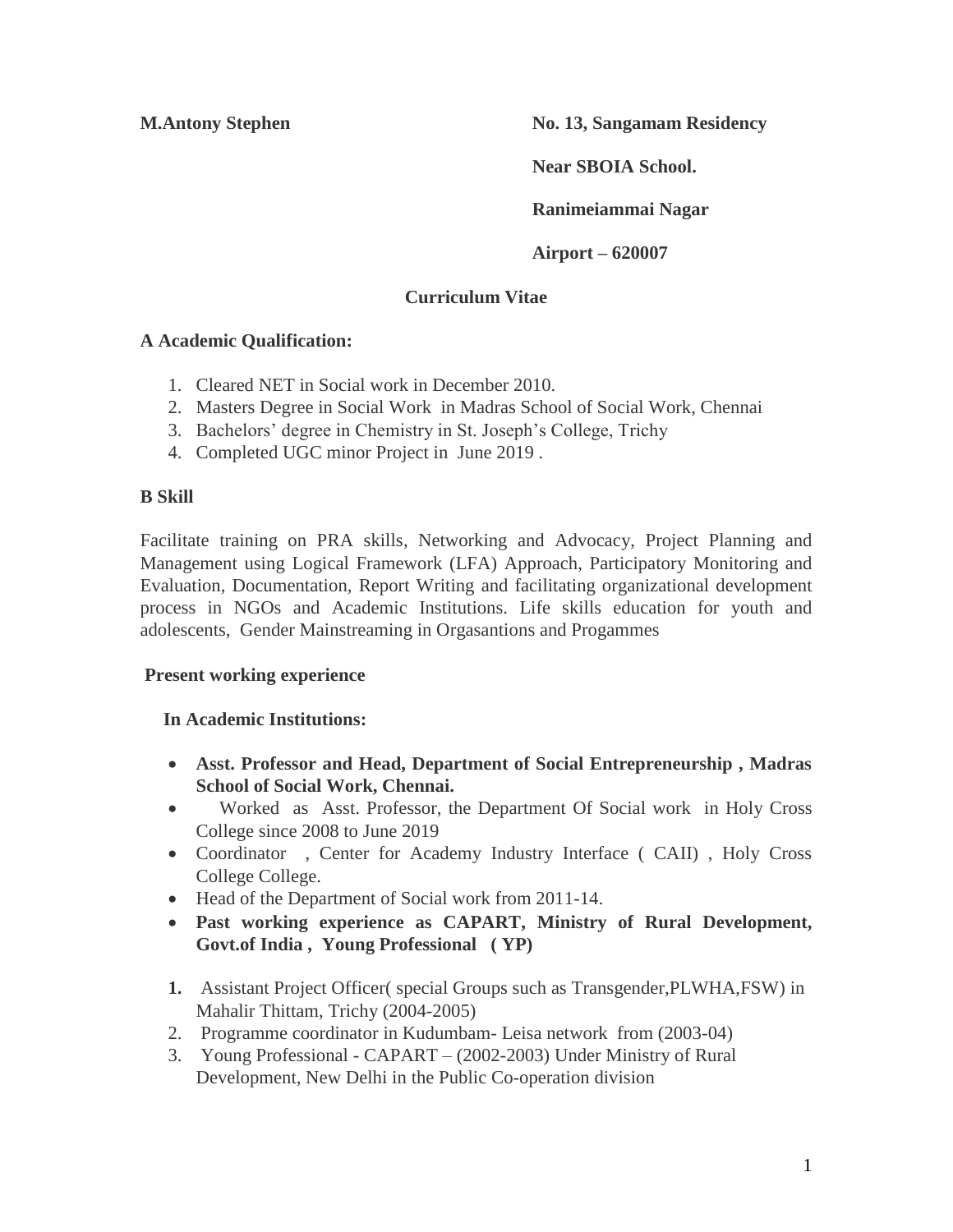**Consultant and knowledge Provider in the following assignment:** 

- **Consultant (Bare Foot Researc**h), Arunthadiyar Development Project funded by Development Fund for International Development (DFID), UK implemented by Arogya Agam from 07-01-2011 to 31-03-2012 (14 months)
- **Consultant for Responsible and Accountable Garment Sector (RAGS) project** for Home Workers Worldwide (HWW) funded by DFID, UK from April 2012 to December 2012 (9 months)
- **Master Trainer Facilitator for Trichy District, Census 2011**, Directorate of Census office, Chennai 2011.
- **District Co-ordinator, Tamil nadu Migration Survey 2015**, funded by Govt. of Tamil Nadu. With the technical Support of Centre for Development Studies (CDS), Thiruvananthapuram.
- **Consultant for Preparation of Master Plan for Angelo Province** June 2014 to April 2015.
- **CAPART young Professional worked in head Office New Delhi**, Kudumbam- Leisa Network, and Women Development Corporation Trichy during 2002 to 2005.
- **Consultant Support Services to PDI (People Development Initiatives)** for the Tsunami Project funded by Implicads, Spain from 2005 to 2010.
- **Worked as Secretary, in Evaluation Committee of SHEPHERD**  Extension Department of St.Joseph's College from Oct. 2013 to Dec. 2013.
- **Monitoring team member in Evaluation of New Thrust Programme implemented by TASOSS**, Trichy for the Period of 3 months and evaluated Trichy, Thanjavur, Perambalur and Kumbakonam Diocesan Social Service Societies. ( $14<sup>th</sup>$  June to  $30<sup>th</sup>$  Sep. 2006)

### **Journal / Articles Published**

1. **M.Antony Stephen/R.Gayathri** .,( 2013) , Title : Capacity Building of Elected Dalit Women Representatives in Panchayat Raj Institutions.- Social Welfare In India ., ISBN no : 978-81-7910-410-1 , Aavishkar Publishers and Distributers, Jaipur.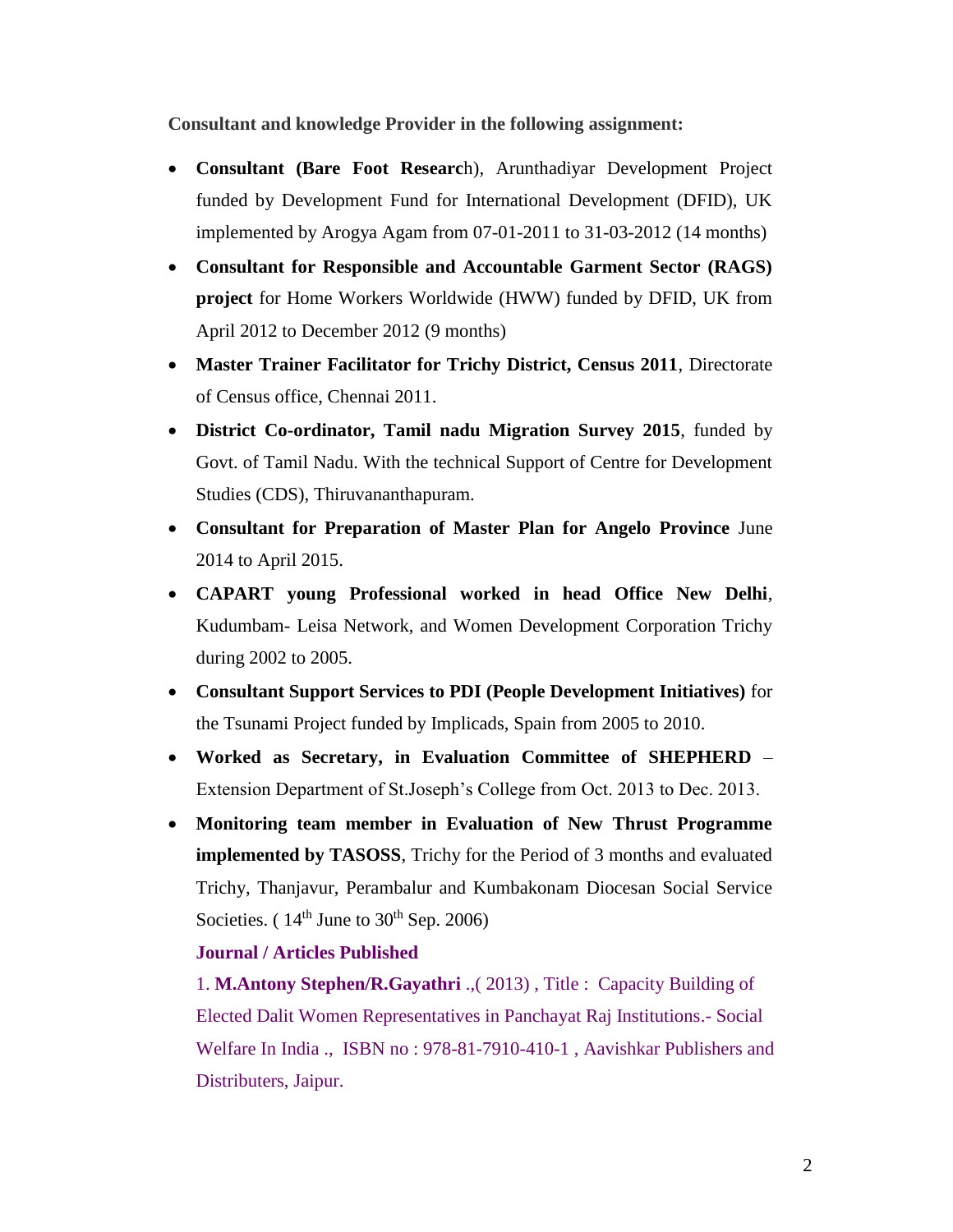2**. M.Antony Stephen** ., ( 2015) , Title : A study on governance for Street Vendors in Trichy Corporaton – Deepening Democracy Through Participatory Local Governance ., ISBN no : 978-93-84557-14-0 , KILA ( Kerala Institute of Local Administration)

3**. M.Antony Stephen , Dr.I.Ambalavanan** ., A Study on Participatory Impact Assessment of Education Initiative in Selected Slums in Trichy District. – Professional Social Work in India –contribution to Welfare and Development . ISBN no:978-81-8424-575-2 , Allied Publisher Pvt. Ltd.

4. **M.Antony Stephen and Sr.Selvin** ., Social Inclusion and Poverty Alleviation through cooperative Initiatives – Udaya Nila Farm – A Success story – Millennium Development Goals – A Social Science Perspective ., ISBN No.97881-8424-419-9, Allied Publisher Pvt. Ltd.

5. **M.Antony Stephen , ( 2014)** ., Domestic Workers in the 21st Century – Issues and Challenges : Women Development in the New Millennium A way Forward. ISBN No. 978-81-922545-2-4.

6. M.Antony Stephen , ( 2018) ., A Study on livelihood issues of Returned Migrants in Pudukottai district- International Conference on The furtherance of Sustainable Development Goals : 2030 Agenda – A Drive from Global Perspectives to the local relevance . International Journal of Research and Analytical Reviews . E- ISSN2348-1269 ISSN 2349-5138 .Quarterly. Special Issue.

### **Papers presented:**

### **National / International Seminars, Symposia, Conferences and Workshops attended**

- 1. Paper presented on Role of NGOs in Promoting Human Resources the need of the Hour Regional Seminar on HR practices and Concerns in a Globalising Economy, held on 24<sup>th</sup> and 25<sup>th</sup> February 2005.
- 2. Workshop on Writing for Publications"organized by the PG department of Social Work, Bishop Heber College, TRichy in Association with Liverpool Hope University , UK on 3rd July 2008.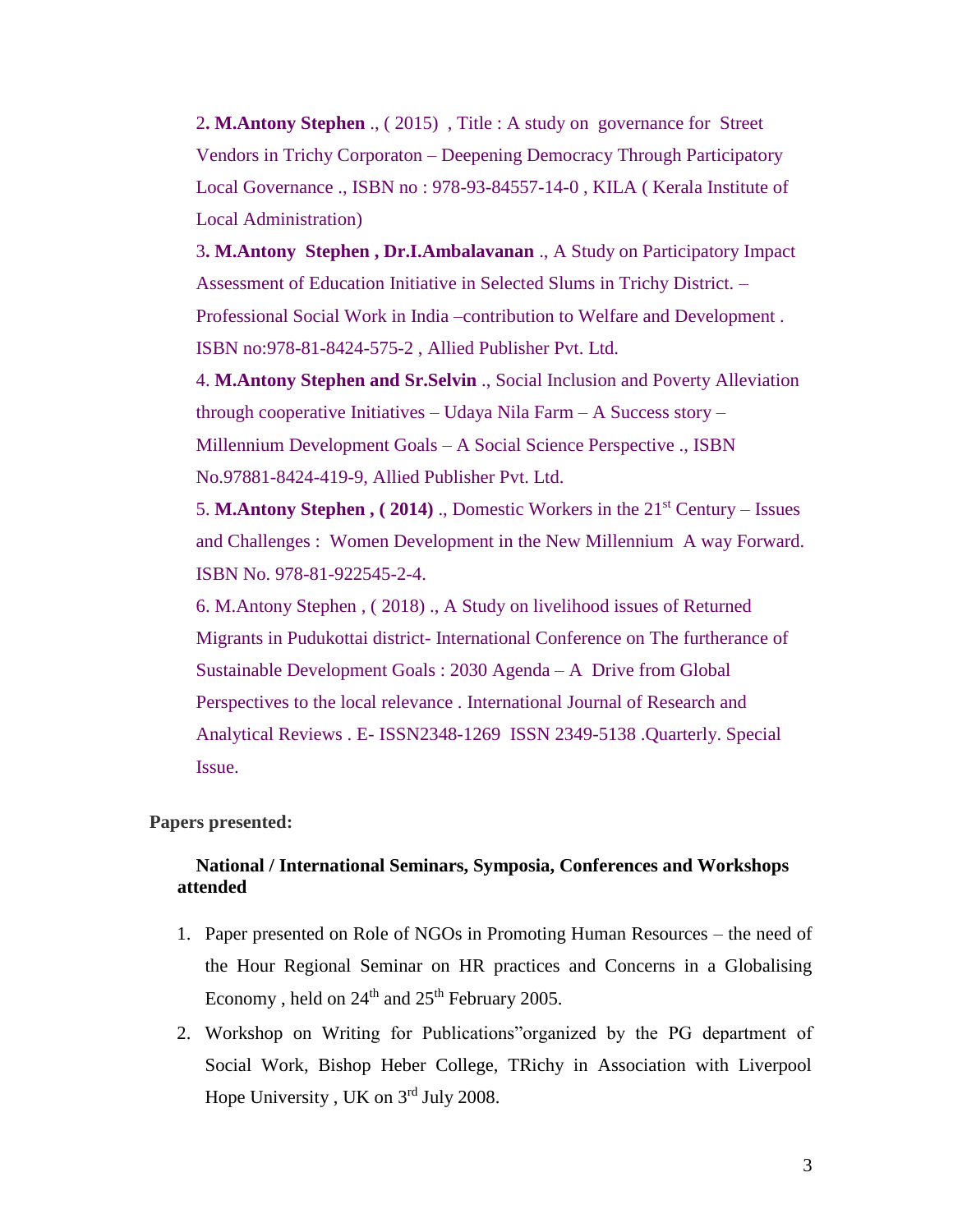- 3. Paper presented on The need for Capacity building of elected Dalit women Representatives in Panchayat Raj Institutions – a Case Study Approach in International Conference on Women Education for Empowerment during 5<sup>th</sup> and  $6<sup>th</sup>$  Feb. 2010.
- 4. Participated in National Workshop on Evolving the Benchmarks for emerging Trends in Cross Border Education held on  $11<sup>th</sup> 12<sup>th</sup>$  Feb. 2010 at Holy Cross College, Trichirappalli.
- 5. Paper presented on A study on Participatory Impact Assessment of Education Initiatives in Selected Slums in Trichy District.district. on 12<sup>th</sup> Feb. 2010 in National Conference organized by Department of Social Work , Bharathidasan University.
- 6. Participated in UGC funded Orientation programme in Women Study Center on 20th Dec. 2010 at Holy Cross College, Trichy
- 7. Served as Panelist in UGC sponsored Two Day National Consultative Workshop on Issues and Challenges of Single Women in India. Held at Dept. of Women Studies, Bharathidasan University on 16<sup>th</sup> and 17<sup>th</sup> March 2012.
- 8. Participated in the Good Practice Manual Pre- testing Workshop from 21<sup>st</sup> and 22<sup>nd</sup> March 2012 Conducted by Assisi Community Development Alternatives ( ACDA) .
- 9. Presented a paper on Role of Academic Institutions in Promoting Sustainability in Villages in Two Day workshop on International Social Work- Experiences, Reflections and Future Perspectives" organized by Department of Social Work, Bharathidasan Uniersity on  $29<sup>th</sup>$  and  $30<sup>th</sup>$  Nov. 2012.
- 10. Participated in the National Conference on Psychological and Social Development of Adolescents and their impact in the Society held at PG Dept. of Social Work, Holy Cross College, Trichy on  $6<sup>th</sup>$  and  $7<sup>th</sup>$  Feb. 2014.
- 11. Presented a paper on Domestic Workers issue in the  $21<sup>st</sup>$  Century in one day National Conference on Women Development in the New Millennium – A Way forward organized by Women's Study Center on 28<sup>th</sup> Feb. 2014.
- 12. Presented a Paper on Empirical Research on livelihood problems faced by International Returned migrant Workers from Middle East countries in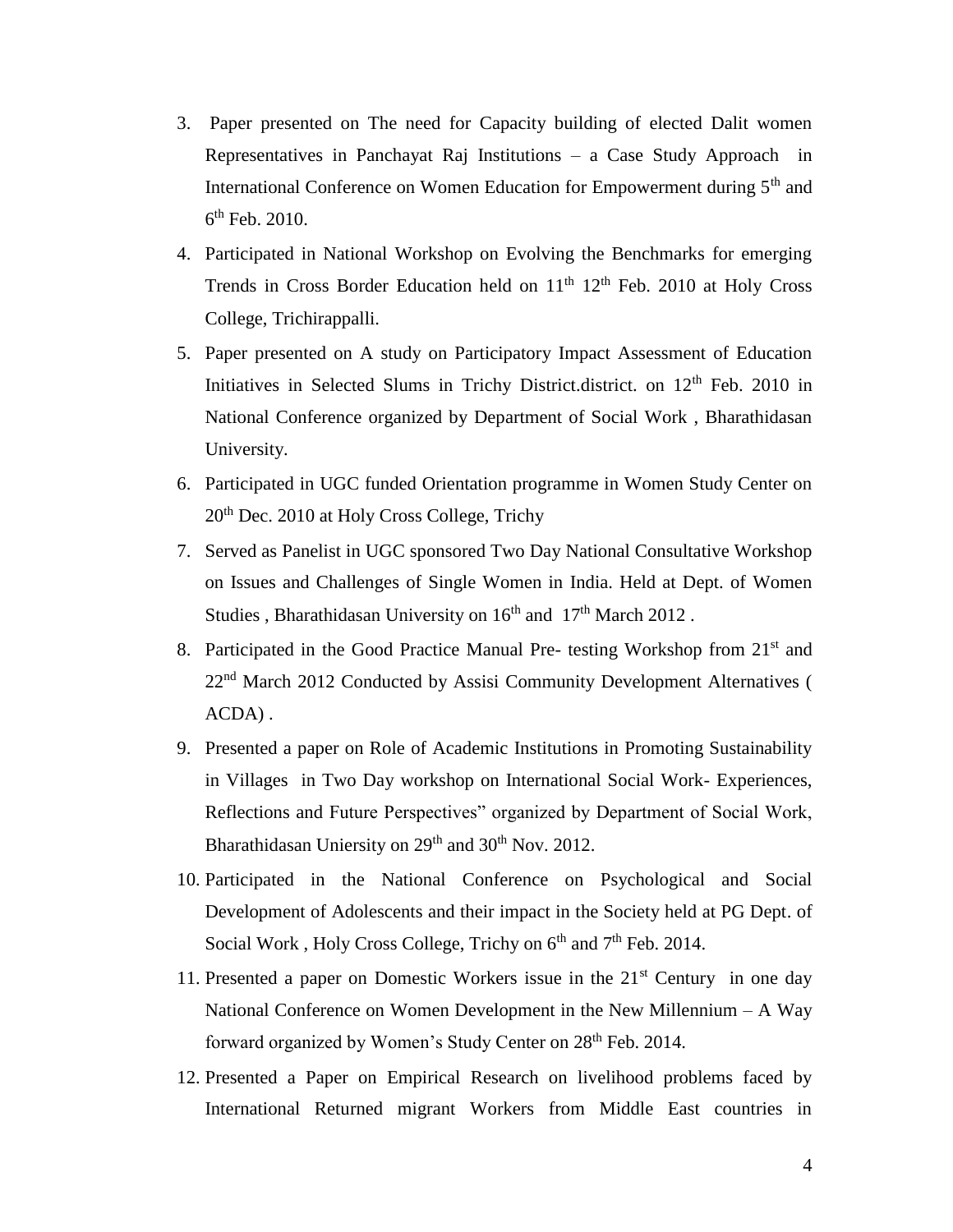Pudukottai district on 19<sup>th</sup> Sep. 2014 in Internaional Seminar on Migration, Care Economy and Development in Center For Development Studies , Thiruvanathapuram, Kerala.

13. Participated in the Two Day Workshop on Interface Between Dalit Literature and facets of Development organized by RGNIYD and MIDS during 29<sup>th</sup> and 30th Oct. 2014.

#### **Resource Persons for the following training programme / workshop**

- 1. Workshop on Social Analysis for the Theologians from St.Paul's Seminary during  $19,20^{th}$  Sep. 2011 and  $2^{nd}$  and  $3^{rd}$  Oct. 2011 in Kiliyur.
- 2. Workshop on Social Analysis for the Theologians from St.Paul's Seminary during 20 and  $21^{st}$  Sep. 2010 and  $3^{rd}$  and  $4^{th}$  Oct. 2010 in Ottanchathriram.
- 3. Resource Person for the viva voce for the II MSW, Bharathidasan University, 23rd Nov. 2009.
- 4. Essential Skills for Service Industry, UGC sponsored State Level workshop , Dept.of Commerce, Kunthavai Naacchiyaar Govt. Arts College for Women, 3rd Feb. 2015.
- 5. Guest address on Stress Relief Management, Intact Special School, 12<sup>th</sup> Feb. 2014.
- 6. Thematic Capacity Building Workshop for Enhancing Entrepreneurial and Employability Skills for Disabled Youth, Department of Rehabilitation Science, Holy Cross College, 20and 21<sup>st</sup> Jan. 2015.

### **Special Training Course :**

- i. Training on Preparation of Integrated Micro Plan from 30-05-2003 to 13-06-2002 sponsored by CAPART by Gandhi Gram Rural institute.
- ii. . Training programme for Young Professional of CAPART from 22-07- 2002 to 05-08-2002 at institute of Applied manpower Research, New Delhi.
- iii. Youth Training Workshop held on 1-8<sup>th</sup> August 2008 in Philippines.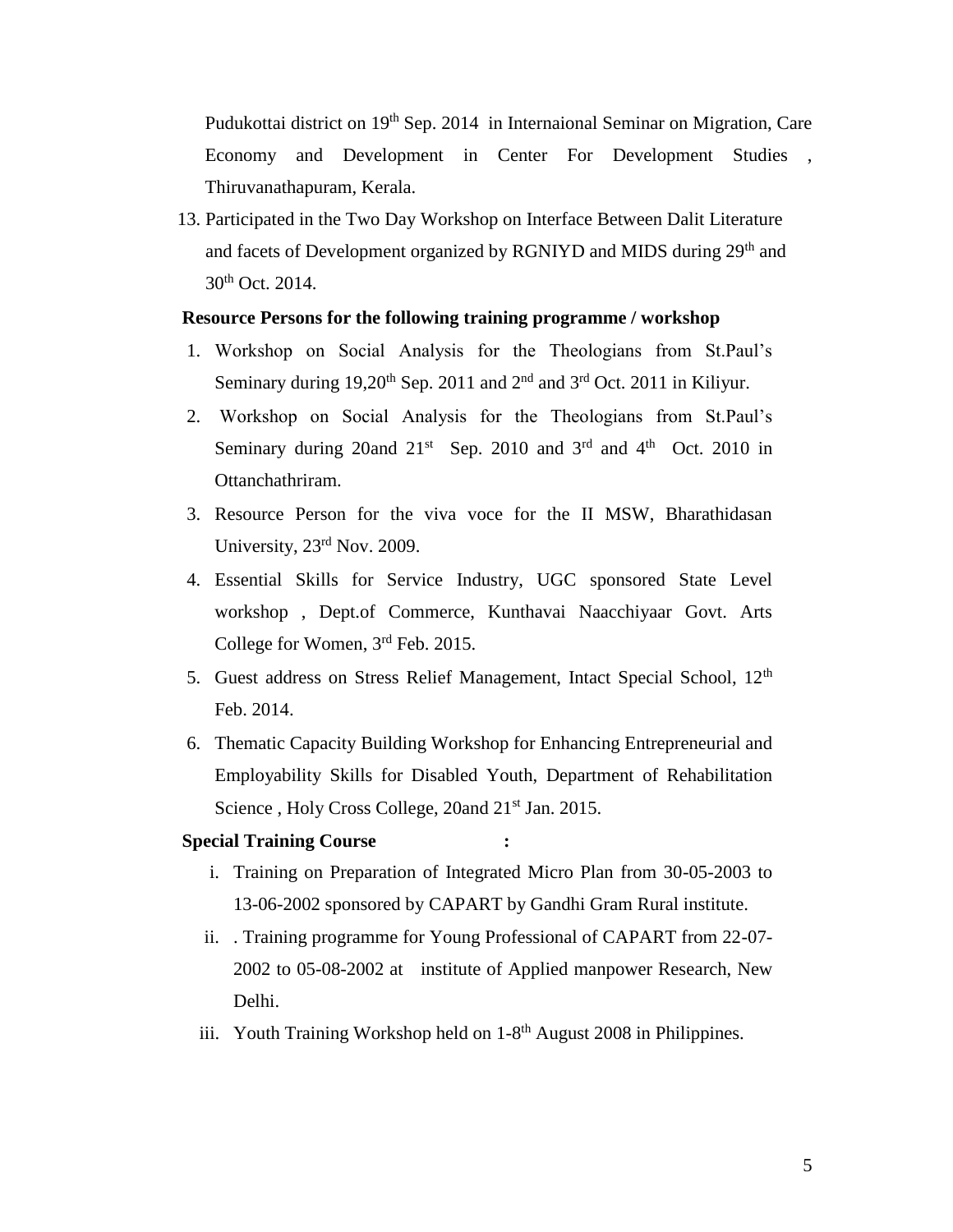- iv. Training programme migration and Development: Issues And Perspectives from October 28-31, 2013 at V.V.Giri National Labour Institute.
- v. Training of Trainers Program of Tata Institute of Social Sciences (TISS) Sarathi Project funded by Kusuma Trust, U.K. from  $20<sup>th</sup>$  April to 23<sup>rd</sup> 2013 at Hyderabad.
- vi. Short term Training on Methods and Approaches to Research on Migration Issues from 24<sup>th</sup>-28 Oct. 2014, CDS, Trivandrum.

**Countries visited:** Philippines, Cambodia , Burma

**Personal Details** 

**Date of Birth:** 12.02.1977

Age: 42 years

**Address for communication: No. 13, Sangamam Residency**

**Near SBOIA School.** 

**Ranimeiammai Nagar** 

**Airport – 620007** 

**Mobile number:** 094864 – 25879

E.mail : [antostev@gmail.com](mailto:antostev@gmail.com)

### **Reference**

Mrs.G.Jayalaxmi Additional Director. Social Welfare Department Tamil Nadu Contact No. 09962001459

Dr.Fathima Vasanth Former Deputy Principal, Loloya College, Chennai Contact No : 09840829441

### **I hereby certify that the information furnished above is correct and true to the best of my knowledge**